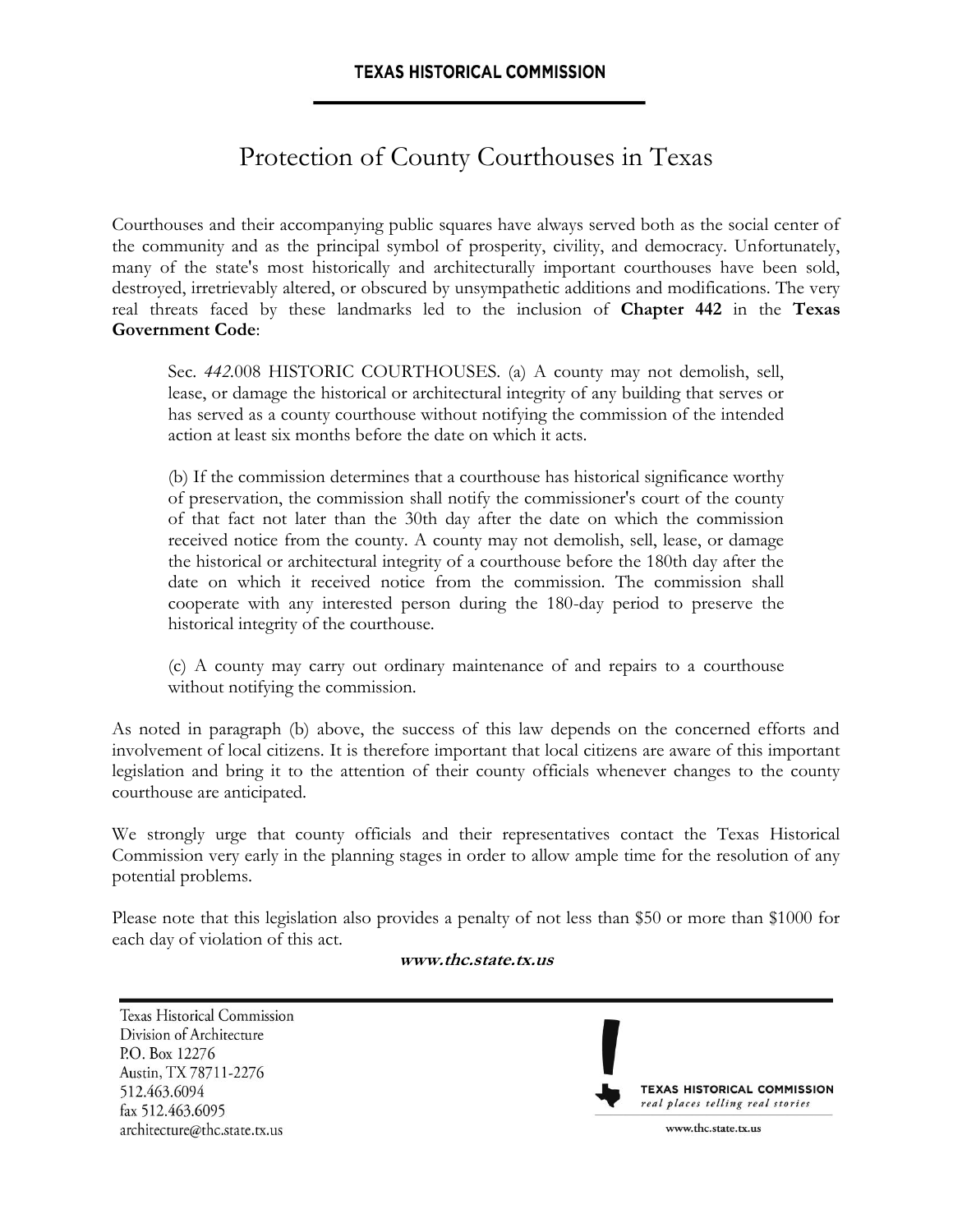### § 442.0081 **HISTORIC COURTHOUSE PRESERVATION AND MAINTENANCE PROGRAMS; GRANTS AND LOANS**

- (a) The commission shall administer a historic courthouse preservation program.
- (b) A county that owns a historic courthouse may apply to the commission for a grant or loan for a historic courthouse project. The application must:
	- (1) state the location of the courthouse;
	- (2) state whether the courthouse is or is likely to become a historic structure;
	- (3) state the amount of money or in-kind contributions that the county promises to contribute to the project;
	- (4) state whether the courthouse is currently functioning as a courthouse;
	- (5) include any plans, including a master preservation plan, that the county may have for the project; and
	- (6) include any other information that the commission by rule may require.
- (c) The commission may grant or loan money to a county that owns a historic courthouse, for the purpose of preserving or restoring the courthouse, if the county's application meets the standards of the historic courthouse preservation program. In considering whether to grant an application, the commission shall consider the preferences and factors listed in this section as well as any other factors that it may provide by rule.
- (d) In considering whether to grant an application, the commission shall give preference to:
	- (1) a proposed project to preserve or restore a courthouse:
		- (A) that is or is likely to become a historic structure; and
		- (B) that:
			- (i) is still functioning as a courthouse;
			- (ii) was built before 1875; or
			- (iii) is subject to a conservation easement held by the commission; and
	- (2) a county that will provide or has provided at least 15 percent of the project's costs, including:
		- (A) in-kind contributions; and
		- (B) previous expenditures for master planning
			- and renovations on the courthouse that are the subject of the application.
- (e) In considering whether to grant an application, the commission shall also consider the following factors:
	- (1) the amount of money available for a grant or loan and the percentage of the costs that the county will contribute;
	- (2) whether the county will contribute any in-kind contribution such as labor or materials;
	- (3) the cost to preserve or restore the courthouse;
	- (4) the architectural style of the courthouse;
	- (5) the historic significance of the courthouse;
	- (6) the county's master preservation plan; and
	- (7) any other factors that the commission by rule may provide.
- (f) The commission shall adopt rules regarding the way in which it will consider the following factors in analyzing a county's contribution to project costs under Subsection (d) (2)
	- (1) the period during which past expenditures can be considered;
	- (2) the amount of past expenditures that can be considered; and
	- (3) the amount and type of in-kind contributions that can be considered.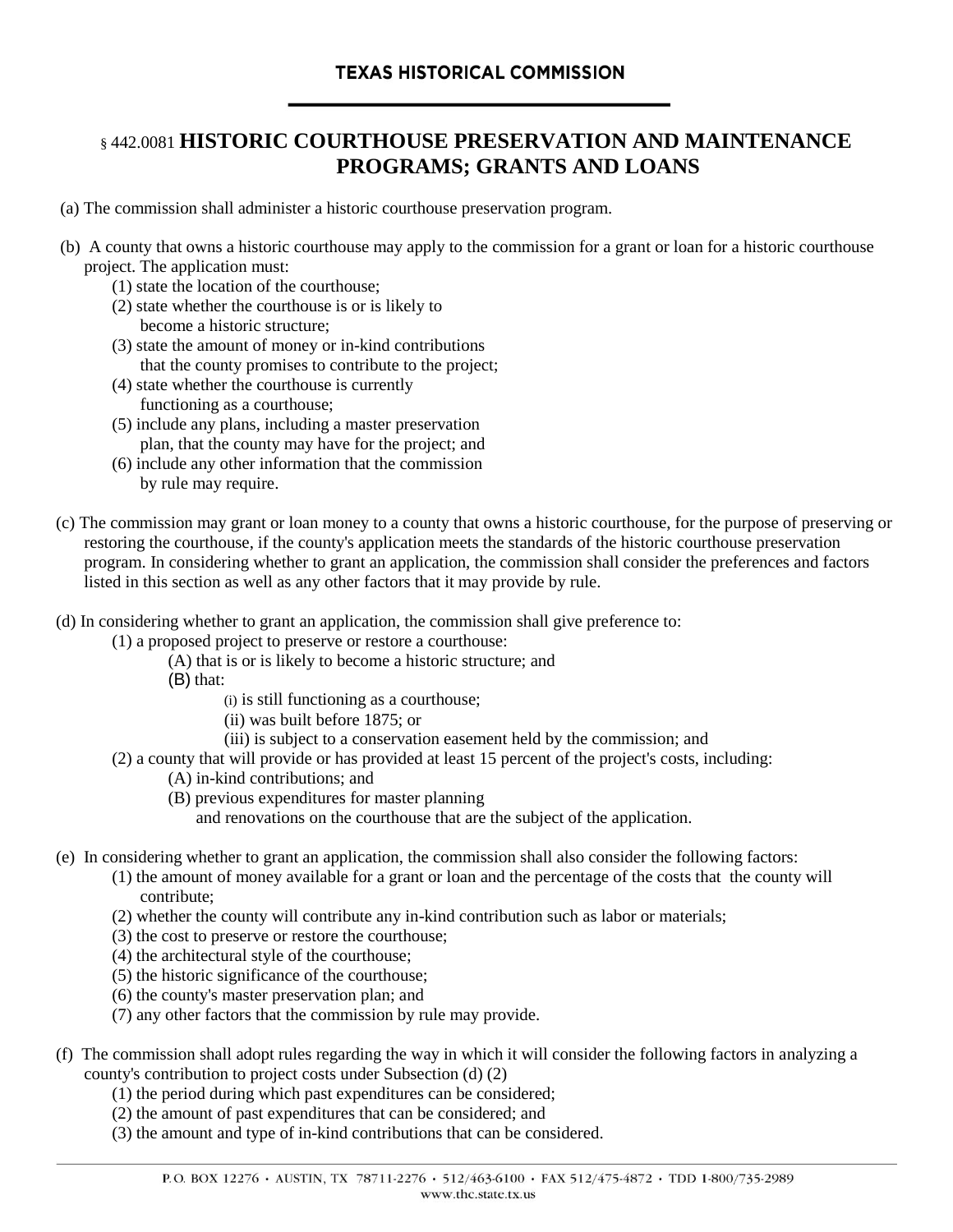- (g) The commission shall appoint a Texas Courthouse Preservation Program Advisory Committee. The committee shall assist the commission on matters relating to the historic courthouse preservation program. The commission may reimburse a committee member's travel expenses and provide a per diem for other expenses from funds appropriated to the commission, but not from funds in the historic courthouse preservation fund account created by this chapter. Chapter 2110 applies to the committee, but the committee must include:
	- (1) members from the different geographical areas of the state;
	- (2) an equal number of members from counties with a population of:
		- (A) 24,999 or less;
		- (B) 25, 000 to 75, 000; and
		- (C) 75,001 or more; and
	- (3) at least the following members:
		- (A) one or more elected county officials;
		- (B) one or more members of historical organizations or persons with knowledge of and experience in preservation who are not elected county officials; and
		- (C) one or more members of the general public who do not meet the requirements of Paragraph (A) or (B).
- $(g-1)$  To help protect courthouses that have benefited from the historic courthouse preservation program, the commission shall develop and implement a maintenance program to assist counties receiving money under the preservation program in continuing to maintain, repair, and preserve the courthouses. The maintenance program may include offering to periodically inspect the courthouses and offering counties technical assistance and information on best practices in maintaining the courthouses.
- (h) The commission shall adopt rules necessary to implement the historic courthouse preservation and maintenance programs.

Added by Acts 1999, 76th Leg., ch. 403, § 2, eff. Sept. 1, 1999. Amended by Acts 2005, 79th Leg., ch. 646, § 1, 2, eff. Sept. 1, 2005.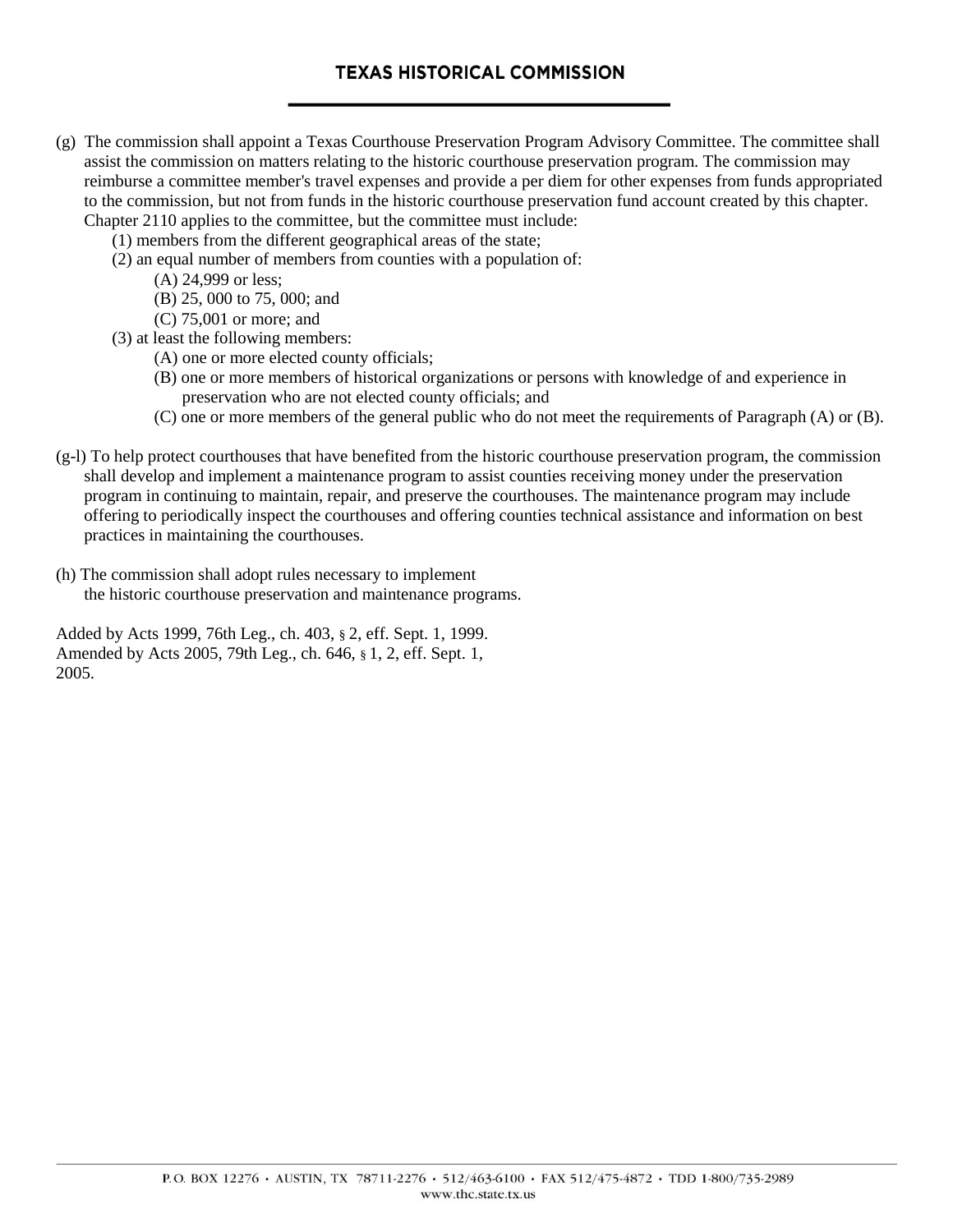## § 442.0082 **HISTORIC COURTHOUSE PROJECT; REQUIREMENTS**

- (a) Before incurring any expenses payable from funds received from the commission under the historic courthouse preservation program, a county must have a master preservation plan for its historic courthouse project. The commission by rule shall prescribe the minimum standards for a master preservation plan.
- (b) A county that receives money under the historic courthouse preservation program must use recognized preservation standards for work on a historic courthouse project. The commission by rule shall establish standards regarding the quality of the work performed on a historic courthouse project.
- (c) A county that receives money under the historic courthouse preservation program for a historic courthouse project may use the money only for eligible preservation and restoration expenses that the commission by rule shall prescribe. Eligible expenses may include costs for:
	- (1) structural, mechanical, electrical, and plumbing systems and weather protection and emergency public safety issues not covered by insurance;
	- (2) code and environmental compliance, including complying with the federal Americans with Disabilities Act of 1990 and its subsequent amendments, Article 9102, Revised Statutes, and other state laws relating to accessibility standards, hazardous materials mitigation rules, arid other similar concerns;
	- (3) replication of a missing architectural feature;
	- (4) removal of an inappropriate addition or modification; and
	- (5) restoration of a courtroom or other significant public space in a functional and historically appropriate manner.
- (d) A county's expenditure of money received under this chapter for a historic courthouse project is subject to audit by the state auditor in accordance with Chapter 321.
- (e) The commission by rule shall provide for oversight procedures on a project. These rules shall provide for reasonable inspections by the commission as well as periodic reports by a county on a project's progress.

Added by Acts 1999, 76th Leg., ch. 403, § 2, eff. Sept. 1, 1999.